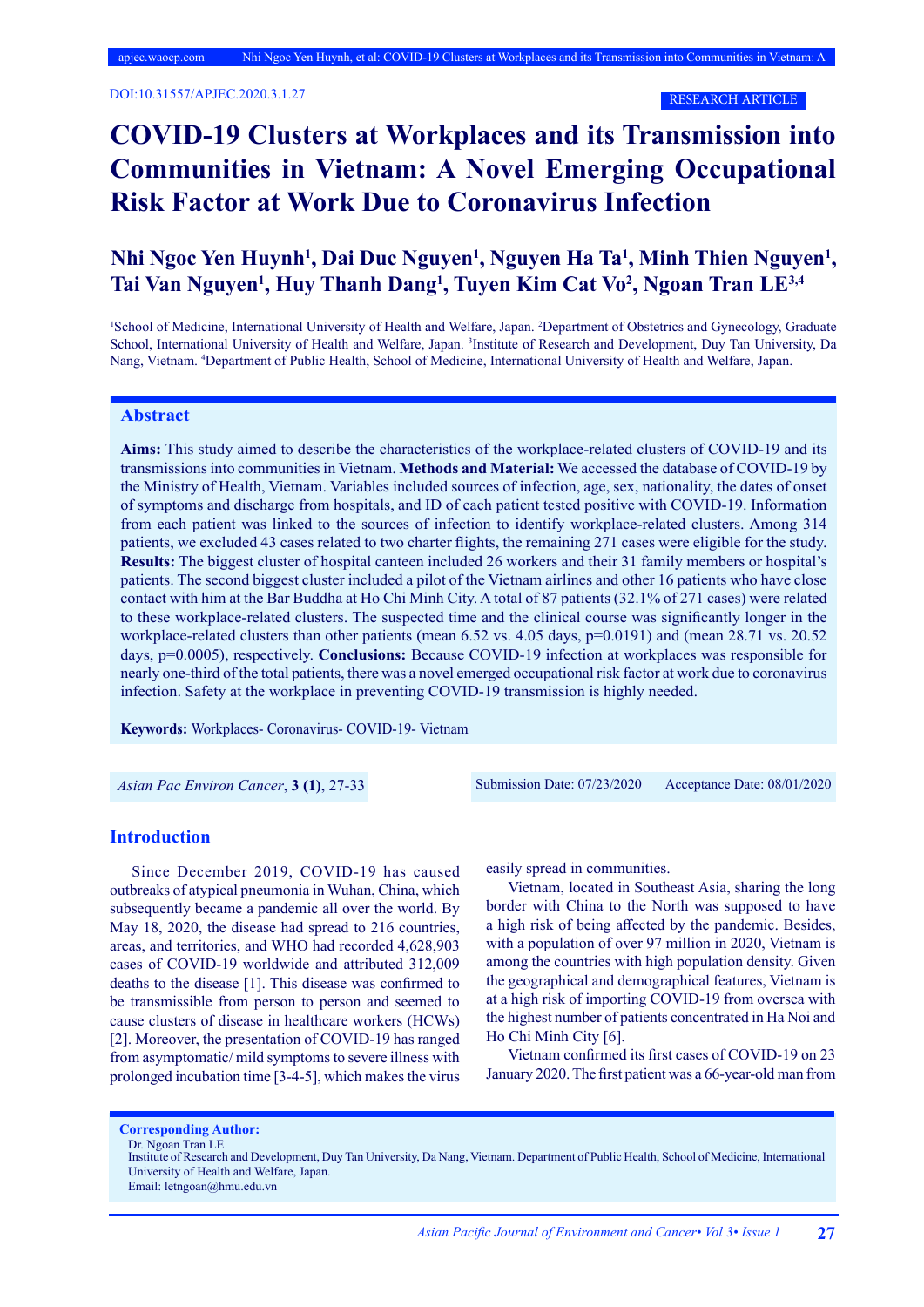Wuhan, China, visiting Vietnam with his wife and met his son in Nha Trang, Vietnam who was also confirmed positive with COVID-19 on the same day. A female hotel receptionist who had contact history with the first patient was diagnosed with COVID-19 on February 1, 2020, and this cluster was determined to be the first work-related cluster in Vietnam [6-7].

Although most of Vietnam is in a tropical climate with high temperatures and humidity clarified to be a disadvantage for the virus's survival [8], the recent increase in using indoor air conditioners in the workplace might create a closed environment with relatively cold temperatures and low humidity that facilitate the viral transmission. For these reasons, common workplace such as factories, schools, hospitals, workshops, offices might have a higher risk of SARS-CoV-2 infection, and once infected, these workers are more likely to develop severe manifestations of disease caused by the virus and spread into their communities. This study aimed to describe the characteristics of the workplace-related clusters of COVID-19 and its transmissions into communities in Vietnam.

### **Materials and Methods**

#### *Study design and data source*

This study was designed to describe the epidemiological characteristics of 8 workplace-related clusters of COVID-19 in Vietnam using descriptive epidemiological methods and to explore the differences in clinical indicators including incubation time, suspected time, clinical course, and clearance time between the workplace-related and the non-workplace related group. Data regarding patients' age, sex, nationality, the dates of onset of symptoms, and discharge from hospitals were extracted from official information published by the Ministry of Health, Vietnam.

#### *Work-related cluster concept*

A group of patients tested positive with COVID-19 included at least one worker or officer of a recognized institution with formal economical activities was defined as a cluster in the present study. The first case might be an imported case (F0) and the case had a rich contact with F0 case was the local case (F1) and the other local case had close contact with F1 was categorized as an F2. A workplace-associated cluster refers to an aggregation of cases grouped in one particular workplace and time. The number of cases in one cluster is usually suspected to be bigger, even though the expected number may not be known [9]. Tracing and testing information from each patient was linked to sources of agents to identify workplace-related clusters.

#### *Inclusion and exclusion of study participants*

By 16 May 2020, 314 patients tested positive with COVID-19. We excluded 43 cases related to two charter flights. The remaining 271 cases were eligible for the present study. Only cases of infected patients within communities were included in the analysis, charter flight cases were excluded.

#### *The derived indicators*

The derived indicators are calculated as follows: (1) an identified incubation or asymptomatic time was the time from the first exposure day to the date of onset of symptoms and its data available for 77 patients. (2) The suspected time was the time from the date of onset of symptoms to the date confirmed positive with the virus and its data available for 89 patients. (3) A clinical course was the time from the date of onset of symptoms to the discharge date and its data available for 84 patients. (4) A clearance time was the time from the date confirmed positive with COVID-19 to the discharge date and its data available for 260 patients.

#### *Data management and analysis*

Data were reviewed between different sources, cleaned and encoded by Microsoft Excel. STATA 14.0 was used to analyze research data. These indicators were used in the analysis to explore the differences between 2 groups using the T-test. All p-values are two-sided and 0.05 ( $\alpha$  value) was considered the threshold to indicate statistical significance.

#### *Ethical approval*

The research team has used data extracted from the Ministry of Health's COVID-19 information page [6], which provided essential information to help the procedure of preventing the community spread. Name, personal address, date of birth, and other private information of COVID-19 patients were presented neither on the information page nor in the database, therefore ethical guideline is not applied in the present study.

#### **Results**

There were 8 clusters identified as follows, cluster-1 (C1): Patient number 3 had close contact with the imported patient number 1 who was from Wuhan, China, at a hotel where she was working in Nha Trang city. Cluster-2 (C2): Patient number 35 had close contact with the two imported patient number 22 & 23 who were from the UK, at an electronic store (her workplace) in Da Nang city. Cluster-3 (C3): Patient number 39 had close contact with the imported patient number 24 who was from the UK and a member of a tour from Hanoi to Ninh Binh city, in which Patient number 39 worked as tour-guide. Cluster-4 (C4): Patients number 46 & 59 were the crewmembers of Vietnam Airlines of the Hanoi-London-Hanoi route and they were infected on the airplane during their working services. Cluster-5 (C5): Patient number 91 was a pilot working for Vietnam Airlines of the Hanoi-London-Hanoi route and he was infected on the airplane. Later, the other 16 patients had close contact with him at the Bar Buddha in Ho Chi Minh City. Cluster-6 (C6): The cluster occurred at the workplace of Bach Mai hospital's canteen. A total of 57 patients were infected and related to this cluster. The source of infection was unknown. Cluster-7 (C7): Two physicians were infected from COVID-19 patients at the emergency care unit for COVID-19 of the National Tropical Infectious Disease Hospital. Cluster-8 (C8):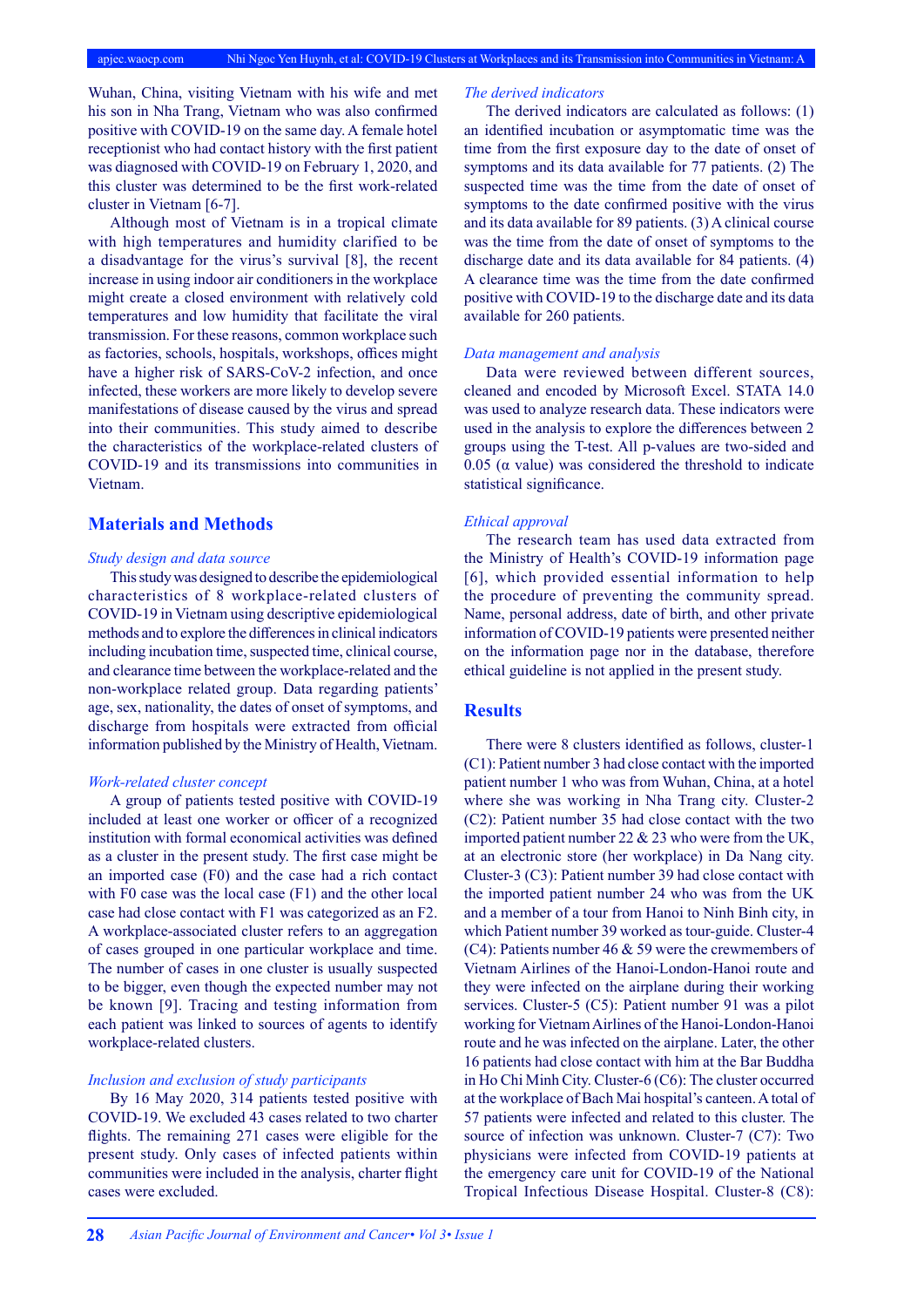

Timing of events and cases in Cluster 6

Figure 1. Timing of Events and Cases in Cluster 1, 2, 3, 4, 5, 7, 8 and 6 in Vietnam

Patient number 183 who is a journalist and had close contact with patient number 148 when he was working (Table 1) (Figure 1).

Table 2 showed the number of patients positive with COVID-19 in Vietnam by May 6, 2020, by age group and gender in the non-work-related and work-related group. In the non-work-related group, the number of patients positive with COVID-19 was concentrated on working ages and decreased consistently with age. There were 25 patients under the age of twenty. The number of patients increased to a peak of 78 patients in the 20-29 age group, followed by a significant drop to 28 patients in the next age group. In the age group of the 40s, 50s, and 60s, the number of patients was relatively small, which was 17, 19, and 13, respectively. There were only 4 patients over the age of 70 in the non-work-related group. There was a notable difference in the percentage of male (36.8%) and female (63.2%) patients in the work-related group, while this gap was insignificant in the non-work-related group.

Table 3 showed a comparison between the nonwork-related and the work-related group, regarding age, incubation period, suspected time, clinical course, and clearance time. Regarding age, the mean age of patients included in the non-work-related group is 32.96 years, compared to 41.98 years of the mean age of the work-related group. The difference is 9.02 years and has statistical significance (p=0.0001). Moreover, the age of the youngest patient in the non-work-related group is 0.25 years, by contrast, the number is 15 years in the work-related group. These results suggested that the patients in the work-related group tend to be older than the remaining group. The suspected time in the work-related group (6.52 days) is also significantly longer, p=0.0191 than that in the non-work-related group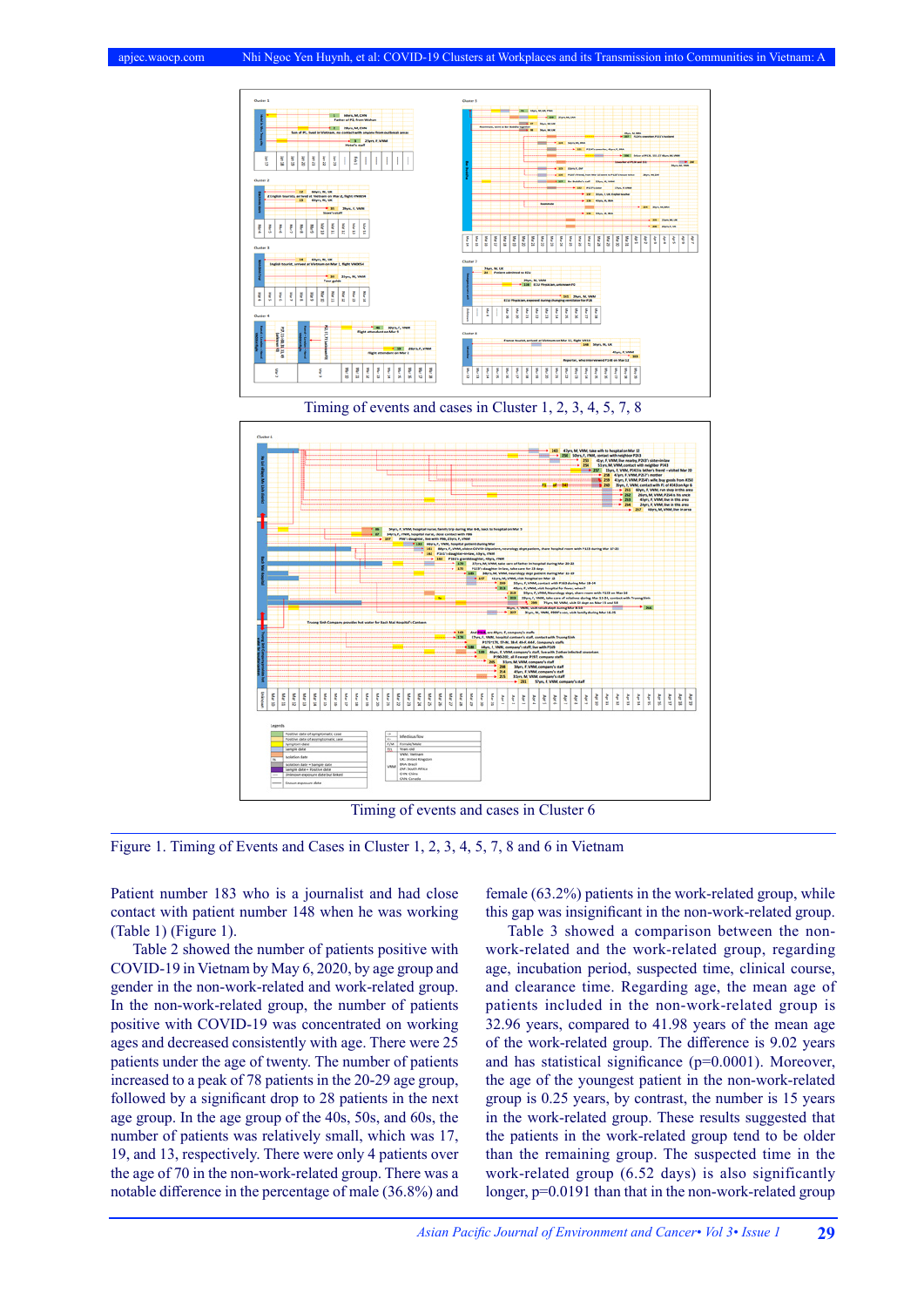|                |                  | The Date of Cases Tested Positive with COVID-19 |                     |                      |                |         |  |  |  |  |
|----------------|------------------|-------------------------------------------------|---------------------|----------------------|----------------|---------|--|--|--|--|
| Cluster $(C)$  | F <sub>0</sub>   | F1 & F2                                         | <b>Started date</b> | <b>Finished date</b> | Total cases    | Percent |  |  |  |  |
| C <sub>1</sub> | P <sub>1</sub>   | P <sub>3</sub>                                  | $23$ -Jan-20        | $1-Feb-20$           | $\overline{2}$ | 2.3     |  |  |  |  |
| C <sub>2</sub> | P <sub>22</sub>  | <b>P35</b>                                      | $8-Mar-20$          | $11-Mar-20$          | 3              | 3.4     |  |  |  |  |
|                | P <sub>23</sub>  |                                                 |                     |                      |                |         |  |  |  |  |
| C <sub>3</sub> | P <sub>24</sub>  | P39                                             | $8-Mar-20$          | $11-Mar-20$          | $\overline{2}$ | 2.3     |  |  |  |  |
| C <sub>4</sub> | unknown          | P <sub>46</sub>                                 |                     |                      |                |         |  |  |  |  |
|                |                  | P <sub>59</sub>                                 |                     | $15-Mar-20$          | $\overline{2}$ | 2.3     |  |  |  |  |
| C <sub>5</sub> | <b>P91</b>       | 16 patients                                     | $24-Mar-20$         | $7-Apr-20$           | 17             | 19.5    |  |  |  |  |
| C6             | unknown          | 57 patients                                     | $20-Mar-20$         | $15-Apr-20$          | 57             | 65.5    |  |  |  |  |
| C7             | unknown          | 2 Physicians                                    | $20-Mar-20$         | $25-Mar-20$          | 2              | 2.3     |  |  |  |  |
| C8             | P <sub>148</sub> | P183                                            | $26$ -Mar-20        | $29-Mar-20$          | $\overline{2}$ | 2.3     |  |  |  |  |
| Total          |                  |                                                 |                     |                      | 87             | 100     |  |  |  |  |

#### Table 1. Eight Clusters of COVID-19 Occurrences in Vietnam

Table 2. Study Participants by Age Group and Sex

| Variable   | Non-work-related COVID-19 |         |                | Work-related COVID-19 | Total    |         |  |
|------------|---------------------------|---------|----------------|-----------------------|----------|---------|--|
| Age group  | Patients                  | Percent | Patients       | Percent               | Patients | Percent |  |
| $0-19$     | 25                        | 13.6    |                | 1.1                   | 26       | 9.6     |  |
| $20 - 29$  | 78                        | 42.4    | 22             | 25.3                  |          | 36.9    |  |
| $30 - 39$  | 28                        | 15.2    | 15             | 17.2                  | 43       | 15.9    |  |
| 40-49      | 17                        | 9.2     | 26             | 29.9                  | 43       | 15.9    |  |
| 50-59      | 19                        | 10.3    | 13             | 14.9                  | 32       | 11.8    |  |
| 60-69      | 13                        | 7.1     | 8              | 9.2                   | 21       | 7.7     |  |
| $70+$      | $\overline{\mathcal{A}}$  | 2.2     | $\overline{2}$ | 2.3                   | 6        | 2.2     |  |
| Total      | 184                       | 100     | 87             | 100                   | 271      | 100     |  |
| <b>Sex</b> |                           |         |                |                       |          |         |  |
| men        | 93                        | 50.5    | 32             | 36.8                  | 125      | 46.1    |  |
| women      | 91                        | 49.5    | 55             | 63.2                  | 146      | 53.9    |  |
| Total      | 184                       | 100     | 87             | 100                   | 271      | 100     |  |

(4.05 days). Similarly, the difference in mean clinical courses between the two groups (20.52 days versus 28.71 days) is 8.19 days, which is also statistically significant (p=0.0005). Finally, clearance time follows a similar trend: the clearance time in the non-work-related and the work-related group is 18.35 days and 21.56 days, respectively. The difference is statistically significant: 3.21 days (p=0.0097). In contrast, considering the mean incubation time, there was no significant difference between the non-work-related and the work-related group, the mean incubation period is 7.65 and 8.04, respectively, p=0.3952.

# **Discussion**

We observed the differences with statistical significance regarding suspected time, mean clinical course, and clearance time between the non-work-related and the work-related clusters. Longer clinical course and clearance time suggested the complication of Covid-19 disease courses in the workplace-related cluster compared to non-workplace-related patients, which underscore the importance of proactive steps to appropriately prevent and control the disease spreading. Lessons learned from this study can provide valuable guidance for containing

|  | Table 3. Early Outcome of COVID-19 Management and Treatment |  |
|--|-------------------------------------------------------------|--|
|  |                                                             |  |

|                 | Non-work-related COVID-19 |            |       |              |     | Work-related COVID-19 |            |       |     | Difference | T-test    |        |
|-----------------|---------------------------|------------|-------|--------------|-----|-----------------------|------------|-------|-----|------------|-----------|--------|
| Variable        | n                         | Mean $(1)$ | S.D.  | Min          | Max | $\mathbf n$           | Mean $(2)$ | S.D.  | Min | Max        | $(2)-(1)$ | p      |
| Age             | 184                       | 32.96      | 15.91 | 0.25         | 74  | 87                    | 41.98      | 14.14 | 15  | 88         | 9.02      | 0.0001 |
| Incubation      | 52                        | 7.65       | 6.05  | $\theta$     | 25  | 25                    | 8.04       | 5.91  |     | 24         | 0.39      | 0.3952 |
| Suspected time  | 62                        | 4.05       | 4.15  | $\mathbf{0}$ | 28  | 27                    | 6.52       | 6.8   |     | 33         | 2.47      | 0.0191 |
| Clinical course | 60                        | 20.52      | 9.49  | 6            | 64  | 24                    | 28.71      | 11.19 | 16  | 51         | 8.19      | 0.0005 |
| Clearance time  | 178                       | 18.35      | 9.74  |              | 61  | 82                    | 21.56      | 11.21 | 3   | 50         | 3.21      | 0.0097 |
|                 |                           |            |       |              |     |                       |            |       |     |            |           |        |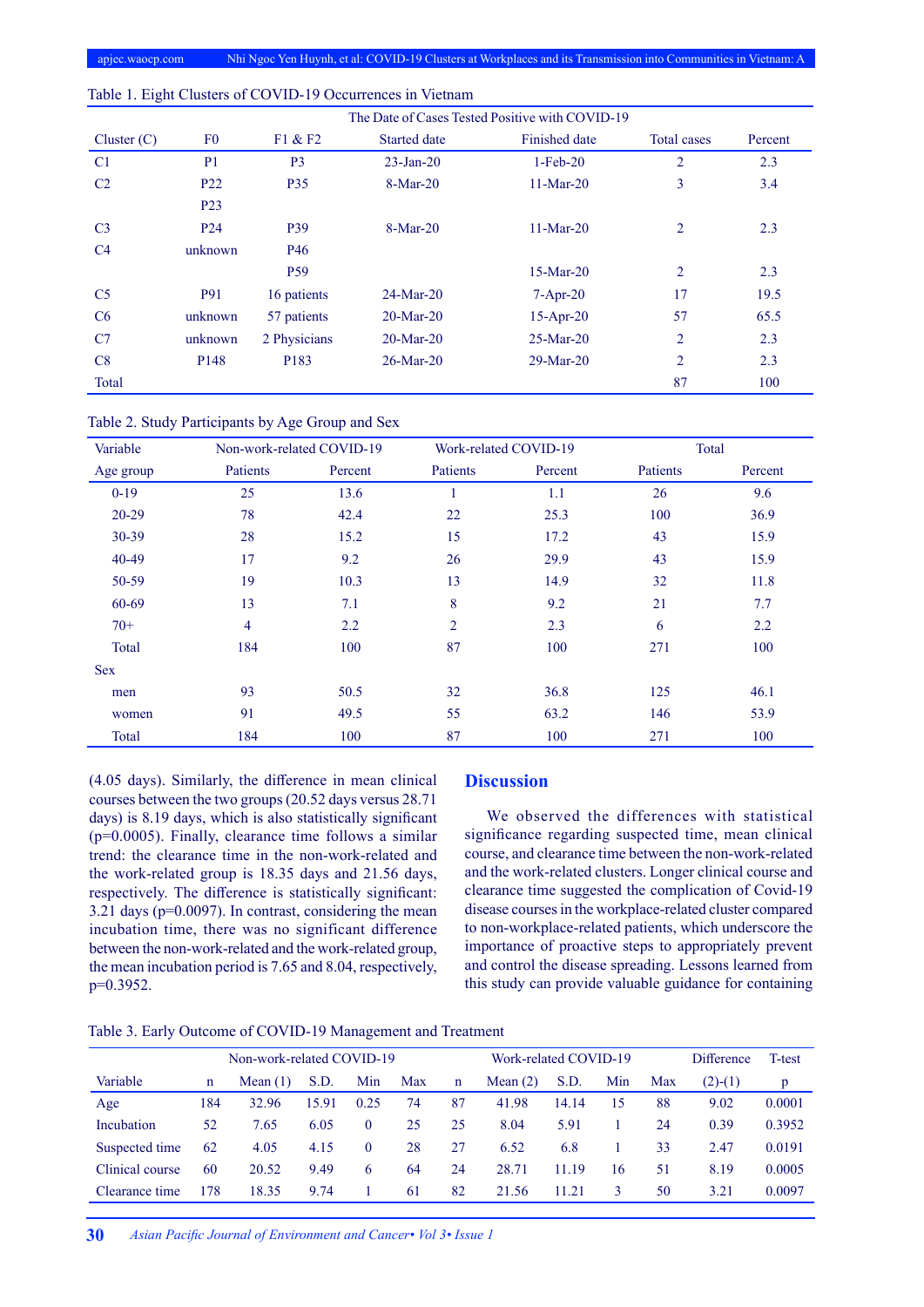workplace-related COVID-19 spread in Vietnam and other countries. Because COVID-19 infection at workplaces was responsible for nearly one-third of the total patients reported in Vietnam by May 6, 2020, there was a novel emerging occupational risk factor at work due to coronavirus infection.

In general, the number of patients tested positive with COVID-19 was highest in the age group of the 20s in the non-workplace-related group, and by contrast, this number spreader more sporadically in the workplace-related group. Also, the mean age of the work-related group is higher. These can be explained by the fact that individuals belonging to the former group are mainly international students and foreign workers who were early detected and isolated at airports [10]. Meanwhile, work-related clusters of unknown sources tend to involve people from a wider range of age, including patients' family members and patients' customers. In the case of nosocomial infection that occurred in Bach Mai hospital, patients confirmed positive with COVID-19 included in-patients and out-patients of the hospital, family members taking care of those patients, healthcare workers, and their neighbors [10].

The number of cases that are older than 40 in both work-related and non-work-related groups consisted of only around one-tenth of the total number of patients and slowly decreased by age. This suggested that, in Vietnam, COVID-19 is mainly spread among young people. A systematic review study had shown asymptomatic patients can spread the virus [11], therefore, we speculated that active roles of young patients in work-place settings and family settings can be the cause of transmission of COVID-19 in communities. For that reason, we suggested that enhancing awareness of young people about COVID-19 is crucial in controlling this disease.

The mean clinical course of the work-related group is longer (8.19 days) than that of the non-work-related group. Since the clinical course equals the sum of suspected time and clearance time, the longer clinical course can be attributed to either longer suspected time, clearance time, or both. According to our study, both suspected time and clearance time in the work-related group are longer than those in the non-work-related group. First, we propose an explanation for the long-suspected time in the work-related group. As mentioned earlier, the non-workrelated group includes many international workers and students imported into Vietnam, who were all mandatorily immediately quarantined and tested, hence the time delay between their onset of symptoms and confirmation of being positive (i.e suspected time) is shorter. In contrast, the suspected time in the work-related group is longer (2.47 days), probably explained by the facts that patients in the work-related group tended to delay seeking medical attention and testing for some reasons (no mandatory testing, neglecting the importance of early diagnosis, being overwhelmed by work, positive diagnosis may interfere with the current job). Second, we explain why clearance time in the work-related group is also longer (3.21 days) than the remaining group. Longer suspected time also helps explain longer clearance time: the delay in seeking

early medical attention and testing leads to a more severe trajectory and hence delayed healing. Besides longer suspected time, we speculate that other explanations exist. First, the mean age of the work-related group was higher than the mean age of the non-work-related group, and older people are more likely to become severe cases and have delayed recovery [12-13-14-15]. Second, there are some unknown risk factors related to the workplace that cause work-related patients to suffer from more severe outcomes and delayed healing: close, multiple and prolonged contacts with carriers, as normally happening in the workplace, resulting in inhaling more viral particles which leads to more severe disease. Although this assumption has not been studied in COVID-19 due to its severity, it was studied in the case of Influenza, in which volunteers exposed to more viral particles experienced more severe symptoms [16].

There was no statistically significant difference between the non-work-related and the work-related group, regarding the mean incubation.

Workers tend to delay seeking medical evaluation even when they have symptoms, which increases the chance of transmission in the workplace and can cause serious outbreaks. Therefore, having workers report daily health conditions, including body temperature and respiratory symptoms, is crucial. Since COVID-19 symptoms can be mild [3-4], workers tend to go to work despite having symptoms, or "presenteeism". Measures to enhance awareness of workers about COVID-19 like encouraging individual responsibility to stay at home if unwell, and to actively seek medical help is critical to prevent workplace outbreak. Intensive PCR testing and quarantine for high-risk individuals and cohorts at their workplaces and communities are also important to early detect and prevent the spread of COVID-19.

In the non-healthcare-related group, universal measures must be implemented cautiously to protect them from COVID-19. These measures include hand washing, wearing masks, social distancing, disinfection of the environment, and enhancing awareness of workers. According to WHO, proper and frequent hand washing is one of the most crucial measures to prevent COVID-19 [17]. Although personal protective equipment (PPE) is not recommended for workers in non-healthcare settings, surgical masks should be worn by people with respiratory symptoms to avoid the spreading of the droplets [18]. Moreover, given the possibility of close human to human contact in workplace settings, the physical distance must be kept between worker-customer and worker-worker. In an experiment examining the stability of SARS-CoV-2 applied on different surfaces, viable viruses were detected up to 72 hours after application to stainless steel and plastic surfaces [19]. Therefore, routine disinfection of frequently touched surfaces in the workplace is also recommended to prevent COVID-19 [20].

For the healthcare-related group, a recent article stated the reasons for nosocomial infection in China as inadequate personal protection, long time exposure to a large number of infected patients, shortage of PPE, and lack of training for infection prevention and control [21].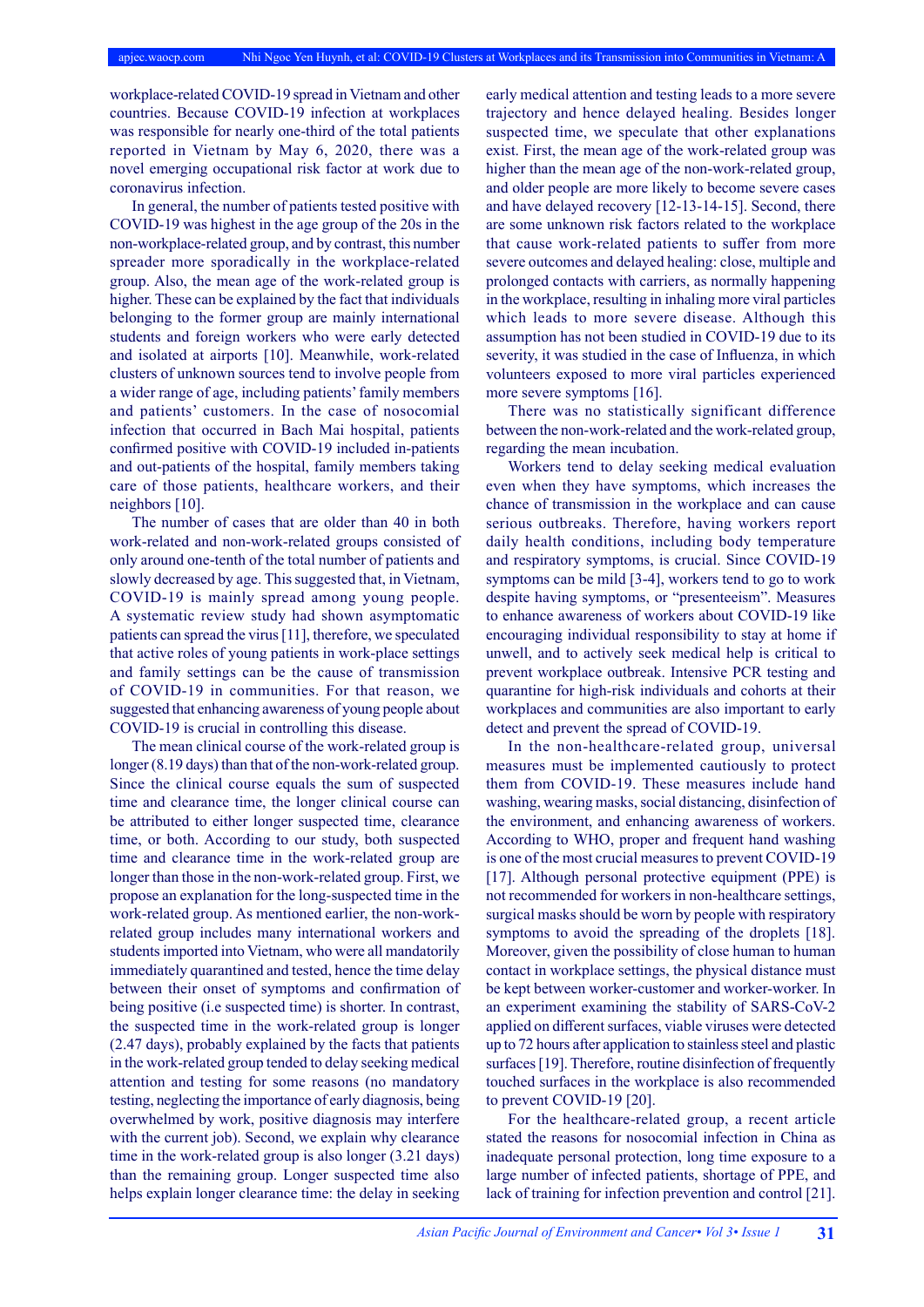In terms of infection prevention and control measures, several reports indicated that there were no secondary infections in healthcare workers exposed to infected patients while using only contact and droplet precautions, in the absence of airborne precautions [22-23]. Therefore, applying standard precautions for all patients, and additional droplet and contact precautions for patients with COVID-19 is crucial to limit the spread of COVID-19 in the hospital and protect the HCWs and patients [18]. Second, as a shortage of PPE is an ongoing difficult problem, support from society and manufacturers is essential to ensure sufficient supply for the HCWs. Lastly, raising the awareness of HCWs about infection prevention and control, especially the importance and indication of PPE in each situation plays an important role in COVID-19 control. Studies concluded that the use of PPE and infection control training is associated with a decreased risk of coronavirus infection [24].

The Bach Mai hospital and the government have conducted comprehensive measures, including mass screening of staff, patients, and caregivers; sufficient PPE supply and proper wearing practice; hospital blockade and suspected cases isolation; disinfection of the entire hospital; announcing hotlines to receive information of possibly related people, etc. As a result, the situation in Bach Mai hospital has been contained well within less than one month, where only 2 among 57 cases are HCWs. This result is consistent with the study emphasizing the role of comprehensive surveillance strategy, outbreak management, and individual responsibility to achieve success in early detection of COVID-19 clusters among HCWs [25].

Vietnam has been successful in containing COVID-19 with only 314 confirmed cases (or 2.9 cases per million people), despite having a 1400 km border with China and a large population of 97 million people [6]. This success can be attributed to the early and decisive action of Vietnam's Government. Vietnam Ministry of Health together with other relevant ministries implemented unprecedented Covid-19 control measures, including strictly controlling all points of entry, halting all flights from high-risk areas, conducting immediate suspected cases quarantine, and comprehensive contact tracing [26-27-28].

Our study limitations include the small sample size available for data analysis. Moreover, we were not able to evaluate patients' basic health conditions in each compared group, one factor that might affect the result of our study. We found differences with statistical significance regarding mean age, gender, mean clinical course, and clearance time between the non-work-related and the work-related group. Although there is interest in finding the underlying reasons, we are unable to fully address this point in our study, and further studies are warranted to elucidate the main findings in our study.

# **Acknowledgments**

We thank Physicians and Nurses, Officers of the Ministry of Health for their hard work of testing, tracing, isolating, and treating activities in controlling the ongoing

Coronavirus pandemic in Vietnam.

*Source(s) of support* There was no support.

*Conflicting Interest (If present, give more details):*  There are no conflicts of interest to disclose.

## **References**

- 1. World Health Organization. Coronavirus disease (COVID-19) outbreak situation in2020.[Online]. Available at: https://www. who.int/emergencies/diseases/novel-coronavirus-2019.
- 2. Wei X, Wang X, Zhang J, Yang W, Ma W, Yang B, Jiang N, Gao Z, Shi H, Zhou Q. A cluster of health care workers with COVID-19 pneumonia caused by SARS-CoV-2. Journal of Microbiology, Immunology and Infection. 2020 04;. https:// doi.org/10.1016/j.jmii.2020.04.013
- 3. Chan JF, Yuan S, Kok K, To KK, Chu H, Yang J, Xing F, Liu J, Yip CC, Poon RW, Tsoi H, Lo SK, Chan K, Poon VK, Chan W, Ip JD, Cai J, Cheng VC, Chen H, Hui CK, Yuen K. A familial cluster of pneumonia associated with the 2019 novel coronavirus indicating person-to-person transmission: a study of a family cluster. The Lancet. 2020 02;395(10223):514-523. https://doi.org/10.1016/s0140- 6736(20)30154-9
- 4. Zhou F, Yu T, Du R, Fan G, Liu Y, Liu Z, Xiang J, Wang Y, Song B, Gu X, Guan L, Wei Y, Li H, Wu X, Xu J, Tu S, Zhang Y, Chen H, Cao B. Clinical course and risk factors for mortality of adult inpatients with COVID-19 in Wuhan, China: a retrospective cohort study. The Lancet. 2020 03;395(10229):1054-1062. https://doi.org/10.1016/s0140- 6736(20)30566-3
- 5. Lauer SA, Grantz KH, Bi Q, Jones FK, Zheng Q, Meredith HR, Azman AS, Reich NG, Lessler J. The Incubation Period of Coronavirus Disease 2019 (COVID-19) From Publicly Reported Confirmed Cases: Estimation and Application. Annals of Internal Medicine. 2020 05 05;172(9):577-582. https://doi.org/10.7326/m20-0504
- 6. Ministry of Health of Vietnam. Information Page about COVID-19 Respiratory Disease Outbreak 2020. [Online]. Available at: https://ncov.moh.gov.vn/..
- 7. Phan LT, Nguyen TV, Luong QC, Nguyen TV, Nguyen HT, Le HQ, Nguyen TT, Cao TM, Pham QD. Importation and Human-to-Human Transmission of a Novel Coronavirus in Vietnam. New England Journal of Medicine. 2020 02 27;382(9):872-874. https://doi.org/10.1056/nejmc2001272
- 8. Wolkoff P. Indoor air humidity, air quality, and health – An overview. International Journal of Hygiene and Environmental Health. 2018 04;221(3):376-390. https://doi. org/10.1016/j.ijheh.2018.01.015
- 9. CDC. Principles of Epidemiology in Public Health Practice. Lesson 1: Introduction to Epidemiology. Section 11: Epidemic Disease Occurrence. [Online]. Available at: https:// www.cdc.gov/csels/dsepd/ss1978/lesson1/section11.html..
- 10. Ministry of Health of Vietnam. Statistics of COVID-19 in Vietnam 2020. [Online]. Available at: https://ncov.vncdc.  $g$ ov.vn $/$ ..
- 11. Gao Z, Xu Y, Sun C, Wang X, Guo Y, Qiu S, Ma K. A systematic review of asymptomatic infections with COVID-19. Journal of Microbiology, Immunology and Infection. 2020 05;. https://doi.org/10.1016/j.jmii.2020.05.001
- 12. Verity R, Okell LC, Dorigatti I, Winskill P, Whittaker C, Imai N, Cuomo-Dannenburg G, Thompson H, Walker PGT, Fu H, Dighe A, Griffin JT, Baguelin M, Bhatia S, Boonyasiri